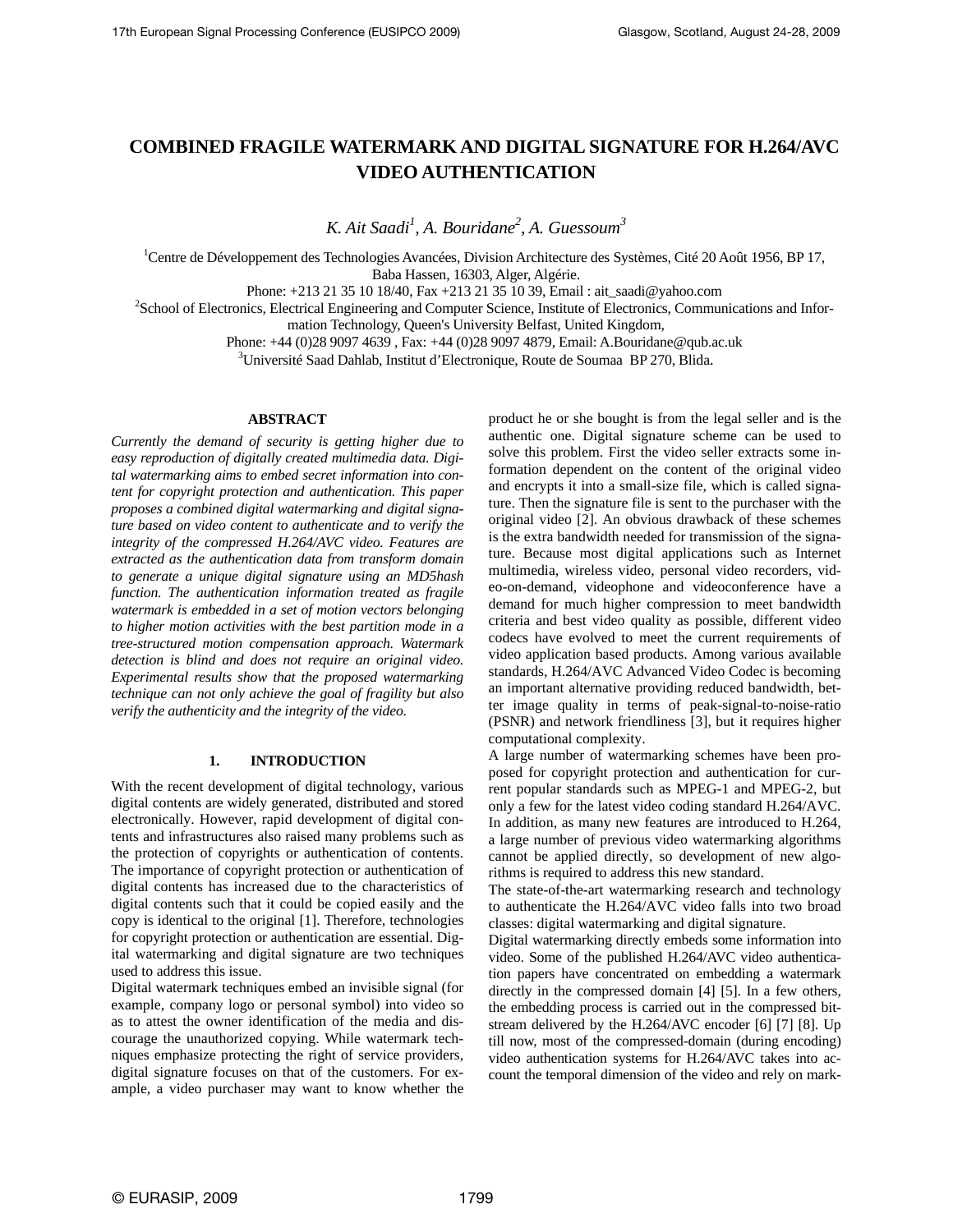ing the motion vector. In [5], the authors proposed a hard authentication algorithm to authenticate the H.264/AVC video based on the accurate usage of the tree-structured motion compensation, motion estimation and Lagrangian optimisation for mode decision of the H.264/AVC. The algorithm performed well in terms of sensitivity against transcoding and common signal processing but lacked the ability to provide further information necessary to characterise the attack.

Digital signature is a conventional scheme used in [9] to authenticate the H.264/AVC. The digital signature is embedded as Supplemental Enhancement Information (SEI) in the H.264/AVC bitstream. The drawback of their scheme is the increase in the bits transmitted by the encoder, so the extra bandwidth needed for transmission of video.

To address the problem of the extra bandwidth needed for transmitting the signature, a combined digital watermark and digital signature for compressed H.264/AVC video authentication and content integrity verification is proposed in this paper. The main idea is motivated by the results obtained in previous works [5] and [9]. The digital signature treated as a fragile watermark is generated from the video contents and then inserted into H.264/AVC stream during encoding process. The watermark is embedded by selecting suitable motion vectors (MVs) which are associated with higher motion activities within P-frames by forcing their Least Significant Bits (LSB) to match the corresponding watermark bits. To authenticate and verify the received compressed video, the receiver performs the same operations as applied on the embedding side in a reversed order to extract the embedded watermark and compares it with the signature generated in the decoder in the same manner as that employed by the embedder. If the signature and the extracted watermark match, the received video is considered to be authentic. Otherwise, the embedded watermark will degrade the original video, which makes the signature extracted from the watermarked video different from the original one. Therefore, a robust feature extraction to generate the signature is of great importance.

The rest of the paper is organized as follows. Section 2 describes the proposed approach. Simulation and results are presented in section 3. Some considerations for further improvements are given in section 4. The conclusion is drawn in section 5.

#### **2. THE PROPOSED VIDEO AUTHENTICATION SYSTEM**

To overcome the problem associated with the extra bandwidth needed for transmitting the signature, the proposed approach uses a combined digital watermarking based on embedding fragile watermark in motion vectors and a digital signature generation described in [5] and [9] respectively. Taking the advantages of both approaches and avoiding their drawbacks. The embedding process of the proposed method is shown in Figure. 1. The major difference between the approach proposed in [9] and the proposed method lies in digital signature embedding position. In [9] the digital signature is embedded as Supplemental Enhancement Information (SEI) in the H.264/AVC bitstream while in the proposed



Figure 1 – Watermark generation and embedding process.

method, the digital signature is used as a fragile watermark and is inserted into motion vectors during the coding process. This is done to address the increase number of in bits transmitted by the decoder in [9].

#### **2.1 Fragile watermark generation**

The core requirement of a fragile watermark is to detect any malicious change. This is easily achieved by using a hashed digest of the original signal to decide the authenticity of the content. Digital signature generation is based on the method proposed in [9] where content-dependent robust bits are extracted from macroblocks and used to authenticate video compressed by H.264/AVC. The H.264/AVC standard supports codes sequences containing I and P slices. I slices contain intra coded macroblocks in which each 16x16 (INTRA 16x16) or 4x4 (INTRA 4x4) luma regions is predicted from previously coded samples in the same slice. The INTER 4x4 is predicted from previously coded samples in the predicted macroblocks from different slices. The INTRA 4x4 mode is based on predicting each luma block separately and is well suited for coding parts of a picture with significant details. The INTRA 16x16 mode, on the other hand, performs prediction and residual coding on the entire 16x16 luma block and is more suited for coding very smooth areas of a picture [3]. To make fragile watermark robust, features of the content that the human eye is sensitive should be used. The features used for digital signature generation are the set of coefficients extracted from INTRA and INTER prediction macroblocks including INTRA 16x16, INTRA 4x4 and INTER 4x4 prediction macroblocks (Figure 2). For INTRA 4x4 and INTER 4x4 macroblocks, the quantized DC coefficient and the first two quantized AC coefficients belonging to low frequency coefficients in zig-zag scan order and surrounding the DC value of every 4x4 block are taken as the feature data for the macroblock. For INTRA 16x16, all the non-zero quantized Hadamard transform coefficients and the first two quantized AC coefficients in zig-zag scan order surrounding the DC value form the feature data for this type of macroblock.<br>
INTRA 16x16

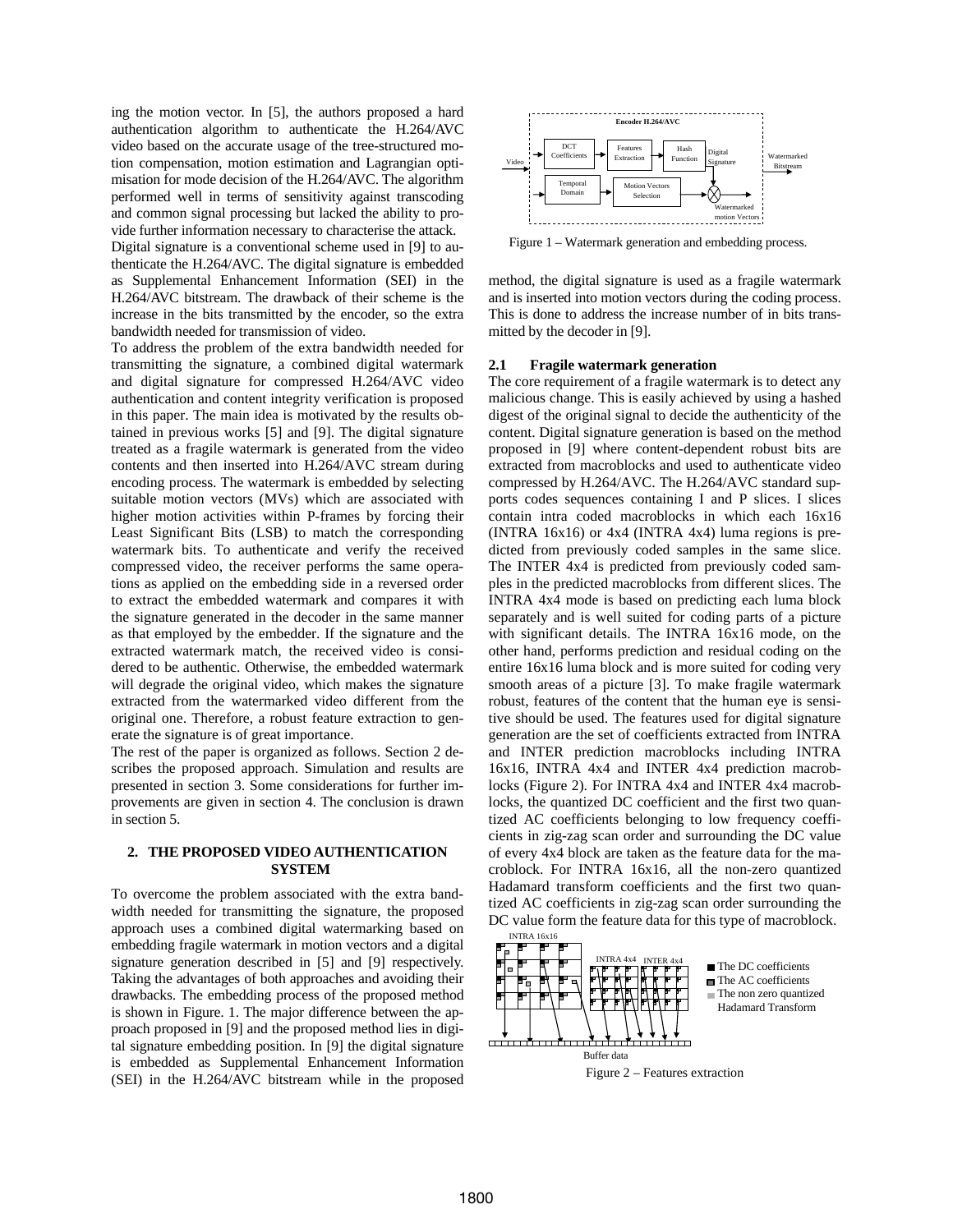The DC coefficient represents the mean of every block and contains most of the energy.

If the DC coefficients themselves are changed, the perceptual quality of each frame could be preserved but the digital signature is changed. This would make authentication impossible.

These feature data are collected in a buffer for every coded macroblock within every frame until the end of sequence is reached and then are hashed using Hash function. In this work we used the MD5 (Message-Digest algorithm 5) which produce 128 bits message digest [10], but the method is also valid by using other secure Hash algorithms such as SHA-160 or 256. Finally, this digest acts as a fragile watermark and is used to be and embedded in motion vectors of H.264/AVC.

#### **2.2 Watermark embedding**

Because a motion vector can changed easily even for trivial attacks, it is appropriate for fragile watermarking. Therefore, the usage of motion vector information in fragile watermarking makes it possible to judge whether the content is authenticated and its integrity is verified. In this proposed watermarking system, the digital signature used as fragile watermark bits are inserted into the motion vectors MVs of H.264/AVC by changing one Last LSB bit of the two components  $MV(x, y)$  noted also MVx and MVy of a set of selected MVs. Each component is an integer number specifying either the horizontal or vertical dimension of the MV. To limit the watermark distortions, two restrictions are performed to select carefully the motion vectors to be embedded:

- Skipped macroblocks and their neighboring blocks are discarded because the motion vector of skipped macroblocks is derived only from motion prediction MVP and there is no MVD (MV) data in the bitstream. The insertion in the neighboring blocks causes motion vector errors in the skipped macroblock thus they could not be compensated.
- The second applied restriction comes from the motion estimation and mode decision delivered by H.264/AVC standard [5]. The embedding is performed on the higher motion activity frames by selecting higher motion activity macroblocks with the best mode 8x8 including four sub modes chosen from 4x4, 8x4, 4x8 and 8x8. By selecting motion vectors of these small partition modes, which represent areas with a lot of detailed motion, it would be difficult for Human Visual System (HVS) to detect distortions introduced by the watermark embedding process.

The remaining motion vectors after the application of the above restrictions and belonging to *k* higher motion activities P-frames are embedded if each component  $MV(x, y)$  of the MVs verify the following condition:

$$
-T1 \le MV(x, y) \quad or \quad MV(x, y) \ge T2 \tag{1}
$$

where T1 and T2 are two positive thresholds that determine the selected motion vector to be embedded.

The embedding process is performed by changing the last LSB bit of the two components MVx and MVy of the selected embedded MVs. Before it is watermarked, the motion vector component MVx and MVy are quantized as follows:

$$
Q(MVx) = \begin{cases} (MVx) & (0xFFFE) \\ (1 - (MVx + 1) & (0xFFFE) \end{cases} \qquad MVx \ge 0 \tag{2}
$$

where the logical AND operation  $(\&)$  is used to clear the last LSB bit of MVx

The watermark bits  $w_i$  are embedded by replacing the last original LSB bit of MVx as follows:

$$
\overline{MVx} = \begin{cases} Q(MVx) | (0x0001) & \text{if } w_i = 1 \\ Q(MVx) & \text{otherwise} \end{cases}
$$
 (3)

where  $w_i$  is the watermark and the vertical bar ( $\vert$ ) represents logical OR operation.

The same principle is applied to embed the vertical component MVy where the two components of motion vector are modified as follows:

$$
\overline{MV} = \begin{cases} \overline{\langle MVx, MVy\rangle} & \text{if } w_i = 1\\ \langle Q(MVx), Q(MVy) \rangle & \text{otherwise} \end{cases}
$$
(4)

Note that last original LSB bits of MVx and MVy are not simply replaced by the watermark bits in this scheme. This is to ensure that the distortion of watermarked motion vectors is minimized. This embedding process ensures the synchronization condition:

$$
Q(\overline{M Vx}) = Q(M Vx) \quad \text{and} \quad Q(\overline{M Vy}) = Q(M Vy) \tag{5}
$$

#### **2.3 Watermark extraction**

The proposed algorithm extracts the watermark in a blind manner, i.e. the original video sequence is not required for watermark extraction. This process is very similar to the embedding process including the following steps: decoding motion vectors, applying the same restriction performed during the encoding process to select the set of embedding MVs and calculating the average motion vector in each Pframe within the sequence. By using the key *K*, the thresholds T1 and T2 the embedded P-frames are determined and the watermark bits inserted are extracted from the LSB bit of both motion vector components.

#### **2.4 Digital signature verification**

In the verification process, the same features are extracted from the H.264/AVC decoder and stored in a buffer. The H/264/AVC decoder stores in a buffer the DC coefficient and the two first AC coefficients in zig-zag scan order before inverse quantization and inverse transform of every 4x4 block of a macroblock for INTRA 4x4 and INTER modes. For INTRA 16x16 modes, all the non-zero Hadamard coefficients. When the end of the sequence is detected, the data is then hashed by the MD5 to produce a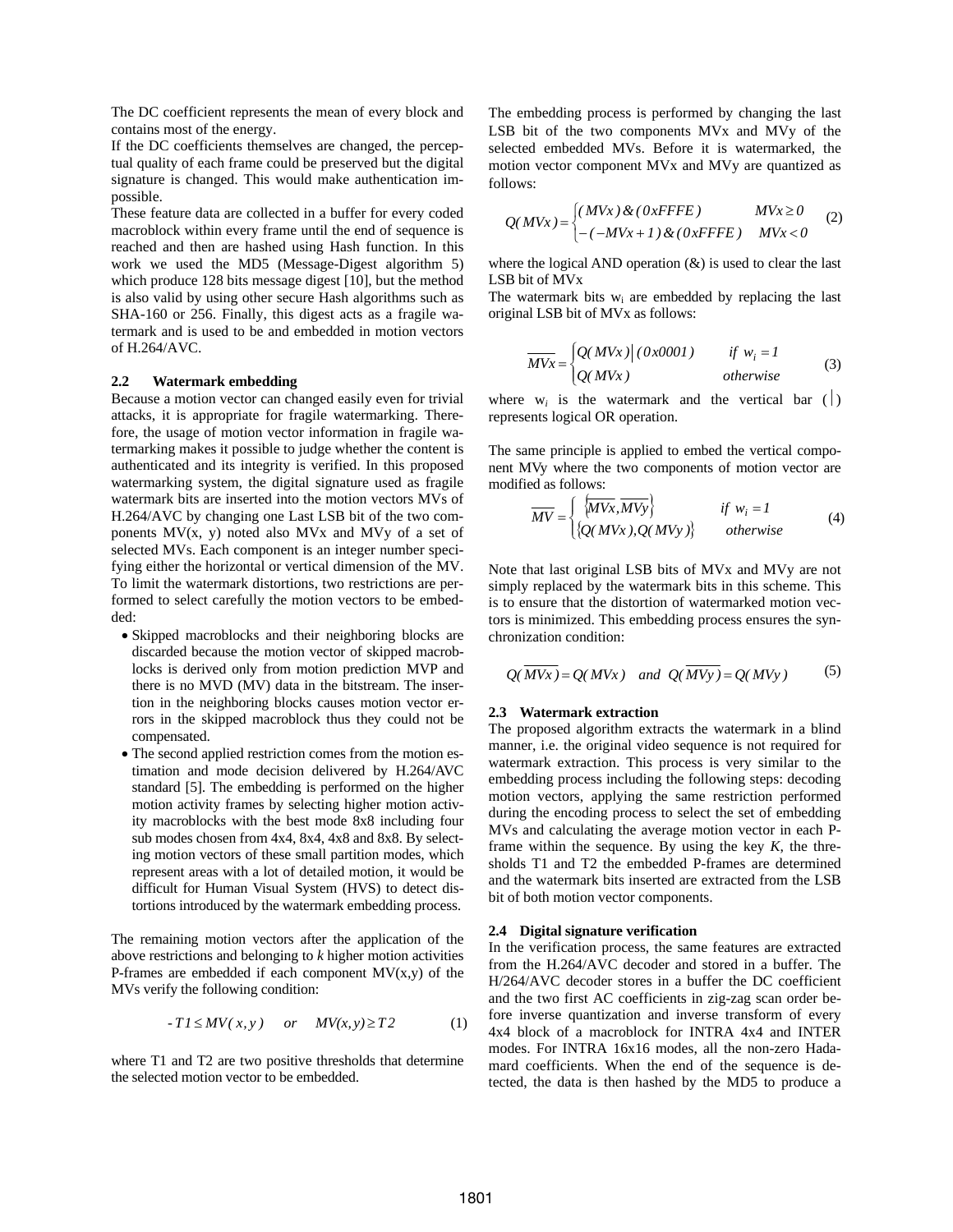digital signature which is compared to the extracted watermark. If the signature and the watermark match, the received video is considered to be authentic and has not been tampered. Otherwise, the video is not authenticated. However, in the case of authentication failure it is not possible to identify frame tampering.

# **3. EXPERIMENTS AND RESULTS**

The proposed algorithm has been integrated into the H.264 JM-10.1 reference software [11]. The most important configuration parameters of the reference software are given in table I. The rest of the parameters have retained their default values. All tests are performed on two groups of well known representative video sequences in QCIF format (Y UV 4:2:0) such as Akio, Miss America and Claire (group A), Foreman, flowers, Carophone and Table (group B). Both groups have the following characteristics:

- Group A: Low spatial detail and low amount of motion;
- Group B: Medium spatial detail and low amount of motion, also high spatial detail and medium amount of motion or vice versa.

Figure 3 shows the payload *Nw* of every P-frame of the sequences belonging to the two groups such as Claire (group A) and Table (group B). The insertion is performed into the two components of the motion vector.

Table II shows the simulation results with the maximum payload for all test sequences belonging to the two groups. In the first group, the motion is low and homogeneous (the sequences are mostly static with limited motion in some frames), so there are less MVs belonging to the best mode 8x8 ( with sub-modes chosen from 4x4, 4x8, 8x4 and 8x8) to embed all bits of watermark (128 bits delivered by the MD5).

| Table I. Configuration parameters of the encoder. |                                   |  |  |  |  |
|---------------------------------------------------|-----------------------------------|--|--|--|--|
| Profile                                           | <b>Baseline</b>                   |  |  |  |  |
| Number of frames                                  | 150 for all test sequences except |  |  |  |  |
|                                                   | for Table includes 99 frames      |  |  |  |  |
| Frame rate                                        | 30 fps                            |  |  |  |  |
| Motion estimation                                 | <b>Full Search</b>                |  |  |  |  |
| Search range                                      | 16                                |  |  |  |  |
| Quantification parameter                          | 28                                |  |  |  |  |
| Intra period                                      | O: only the first frame is intra  |  |  |  |  |

For example for the sequence Miss America, only 88 bits of the watermark can be embedded in the video containing 150 frames. For Akio, the watermark generated by the MD5 is inserted but if the hash function is changed by other hash functions such as SHA-256 which delivers 256 bits, the insertion of the watermark is truncated and the authentication fails. In the second group, such as Table sequence, the forward and the background are in moving, the video starts with movement of a table tennis player's hand followed by a scene change, there is considerable motion. So there are more best mode 8x8 and more large values of MVs in a frame to watermark (unless high distortions are tolerable). Figure 4 shows one frame with higher motion activities and the partition mode selection map of Akio and Table sequences.

In table II, the bit rate and the PSNR are used as comparative metrics. These two metrics were read from the log.date file created by the encoder. From the results, it can be seen that the PSNR remained unaffected and the bit rate varies slightly. A video authentication signature has to be robust to the transcoding. In some editing process, the compressed videos are transformed to the uncompressed bitstreams which are then re-encoded with one of different compression standards such as MPEG1, MPEG2, H.261 and H.263. In this case, the GOP structure of frames and the motion vectors may change. This is demonstrated by an experiment, which we simply recompress the video with an H.264 encoder, which has the same encoding parameters as the original encoder used to watermark the video. The watermark embedded in MVs is fragile and is removed. Figure 5 and Figure 6 show the visual quality result of the insertion performed on the motion vectors MVs belonging to the 16x16 partition mode and the insertion process described above, respectively. Figure 7 illustrates the visual quality degradation caused by the embedding process without taking into account the conditions of insertion.



Figure 3 – The payload *Nw* of every P-frames of Claire and Table sequences.



Figure 4 - One frame with higher motion activities and the partition mode selection map.



Figure 5 - Insertion in MVs belonging to 16x16 partition mode.

| <b>Table II</b> Simulation Results for sequences belonging to the two groups. |           |        |             |                 |  |  |  |  |
|-------------------------------------------------------------------------------|-----------|--------|-------------|-----------------|--|--|--|--|
|                                                                               | Sequences | Nw     | $PSNR$ (dB) | Bit Rate (kb/s) |  |  |  |  |
|                                                                               |           | (bits) |             |                 |  |  |  |  |

|                |             |      | original | marked | original | marked |
|----------------|-------------|------|----------|--------|----------|--------|
|                | <b>Miss</b> | 88   | 40.04    | 40.04  | 30.71    | 30.71  |
| ⋖<br>Group     | America     |      |          |        |          |        |
|                | Claire      | 135  | 39.67    | 39.67  | 30.51    | 30.51  |
|                | Bridge-     | 264  | 34.85    | 34.85  | 87.52    | 87.53  |
|                | close       |      |          |        |          |        |
|                | Akio        | 133  | 38.17    | 38.17  | 26.47    | 26.47  |
| ≏<br>roup<br>ڻ | Carphone    | 1495 | 37.29    | 37.29  | 86.96    | 87.02  |
|                | Coastguard  | 2806 | 34.02    | 34.02  | 236.77   | 236.85 |
|                | Flower      | 4304 | 34.31    | 34.31  | 689.79   | 689.89 |
|                | Foreman     | 2569 | 35.75    | 35.75  | 113.70   | 116.51 |
|                | Suzie       | 1349 | 37.12    | 37.12  | 78.91    | 78.95  |
|                | Table       | 5182 | 34.91    | 34.91  | 563.83   | 600.44 |